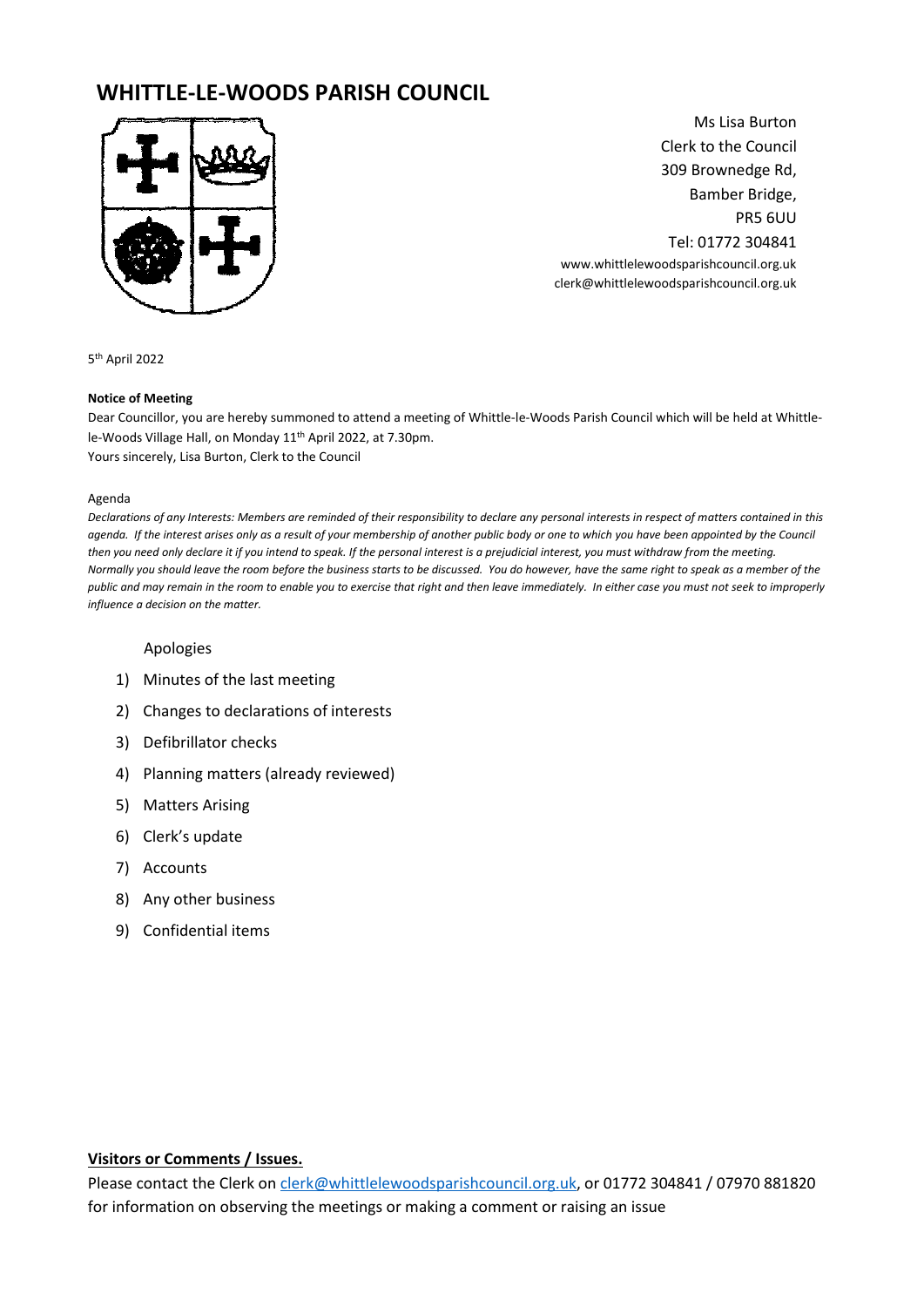# **Whittle-le-Woods Parish Council Meeting Monday 11 th April 2022**

Apologies: Councillor's Evans, Partington & Wood

1. Minutes

- 2. Changes in Declarations of Interest
- 3. Defibrillator checks
- 4. Planning Matters

# New

Land 17M West Of 4 Halls Square Whittle-Le-Woods

Erection of 2no. sheds (following demolition of 2no. existing sheds) (resubmission of planning application ref: 21/00706/FUL)

Ref. No: 22/00369/FUL | Received: Thu 31 Mar 2022 | Validated: Thu 31 Mar 2022 | Status: Awaiting decision

*The proposed development would be inappropriate development in the Green Belt as stated in the refusal of the original planning application.*

*If approved the Parish Council would request that a condition be added requiring that no vehicular access to the site be allowed.*

9 Hillside Crescent Whittle-Le-Woods Chorley PR6 7LU

Application for work to a protected tree - Chorley BC TPO 5 (Whittle-le-Woods) 1996: Crown raise and prune two branches growing towards house back by three metres.

Ref. No: 22/00357/TPO | Received: Tue 29 Mar 2022 | Validated: Tue 05 Apr 2022 | Status: Awaiting decision

*Passed to Tree Warden*

1-3 Hill Top Cottages Shaw Brow Whittle-Le-Woods Chorley PR6 7HQ Amendment to proposal - New vehicular access point, external landscaping and remodelling of frontages and associated works

Reference: 21/01322/FULHH

*Responding to the Notification of amendment dated 01/04/22*

*There is no swept path analysis for house no.1 showing how they will exit the parking spaces. Manoeuvring to exit a vehicle where there are 2 vehicles parked is going to be difficult at both houses. The personal access to all cottages from No. 1 seems to be blocked off Parking difficulties already exist around this area and the sight lines for traffic from these properties will be compromised.*

272 Preston Road Whittle-Le-Woods Chorley PR6 7HU Amendment to application (23/03/22) Single storey side/rear extension (following demolition of existing conservatory); entrance gates to maximum height of 1.04m

Reference 22/00026/FULHH | Alternative Reference PP-10533982 | Application Validated Tue 11 Jan 2022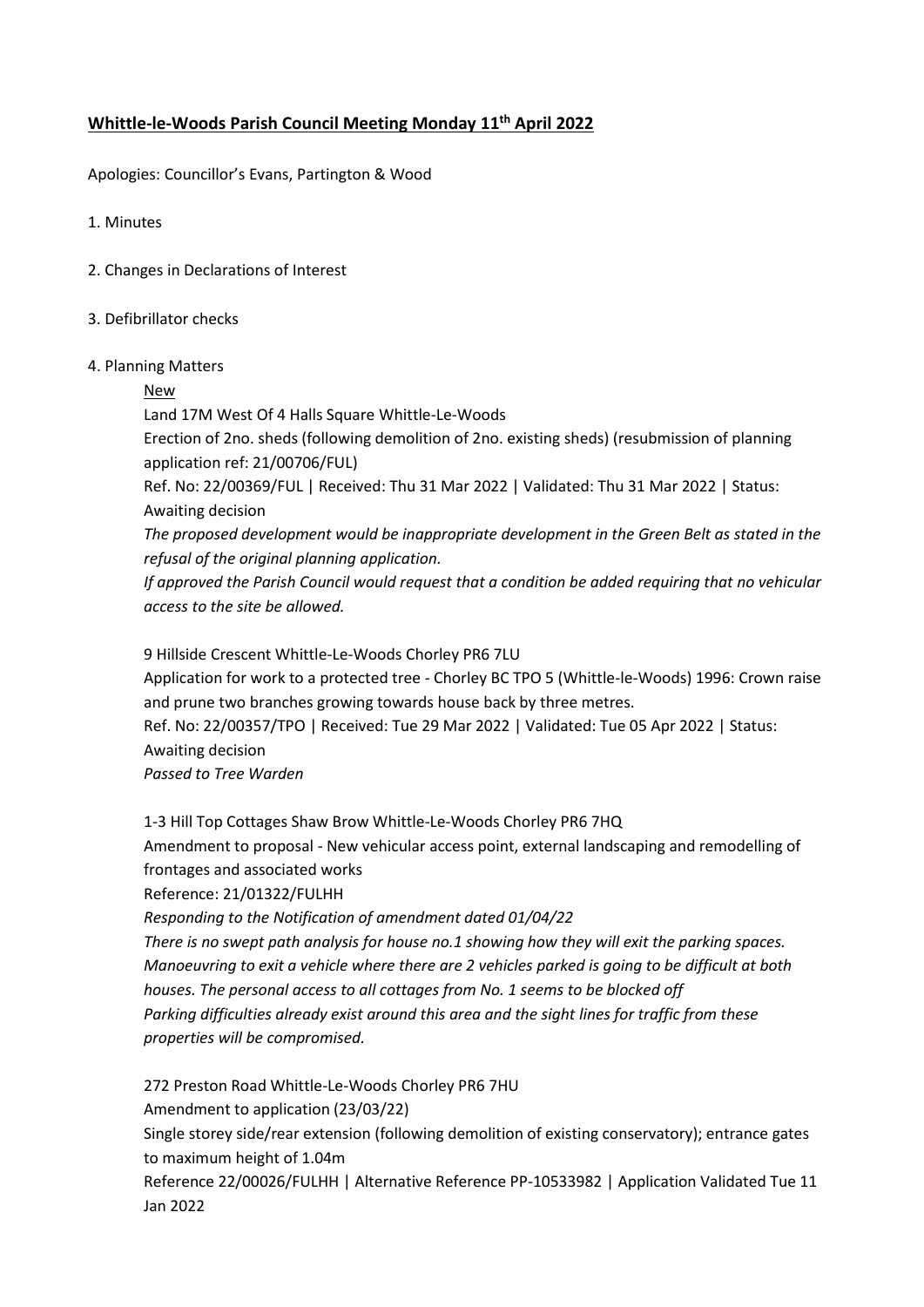*The Parish Council wish to ensure that due consideration is provided to the neighbours of the property. That all materials used are in keeping with the established dwelling and area, and that property boundaries are not encroached upon in any way.*

18 Birchin Lane Whittle-Le-Woods Chorley PR6 7NH

Application to discharge conditions nos. 4 (materials) and 5 (arboricultural impact assessment) attached to planning permission ref:21/01264/FULHH (Enlargement of existing front and rear dormers, erection of a single storey rear extension, single storey front extension/porch and alterations to existing access/parking arrangement) Ref. No: 22/00301/DIS | Received: Tue 15 Mar 2022 | Validated: Tue 15 Mar 2022 | Status: Awaiting decision *No comment required*

# Granted

3 St Helens Road Whittle-Le-Woods Chorley PR6 7NQ Single storey rear extension (following demolition of existing conservatory) Ref. No: 22/00048/FULHH | Received: Tue 18 Jan 2022 | Validated: Tue 18 Jan 2022 | Status: Granted

125 Preston Road Whittle-Le-Woods Chorley PR6 7PJ Timber framed open porch to front elevation (retrospective) Ref. No: 22/00032/FULHH | Received: Wed 12 Jan 2022 | Validated: Wed 12 Jan 2022 | Status: Granted

Disused Pillbox At Junction With Magill Close Berry Avenue Whittle-Le-Woods Application for listed building consent for repair works to listed Bofors gun emplacement and attached pillbox

Ref. No: 22/00027/LBC | Received: Tue 11 Jan 2022 | Validated: Wed 02 Feb 2022 | Status: Granted

**Other** NA

### 5. Matters Arising

Chorley Liaison Meeting 16 March 2022 - nothing to feedback from Cllr Evans

Letter to Central Lancashire Local Plan team – Cllr Newall

Flower Baskets for local Businesses

Insurance Claim for Village Hall. The claim has now been accepted and the work has been requoted for. The quotes have been forwarded to the Insurance Company and the work will be completed by M J Fellows. An interim payment of £1900.00 will be made to the Parish Council for the work completed to date, less the £250.00. excess. The cost of the work already completed was £2150.00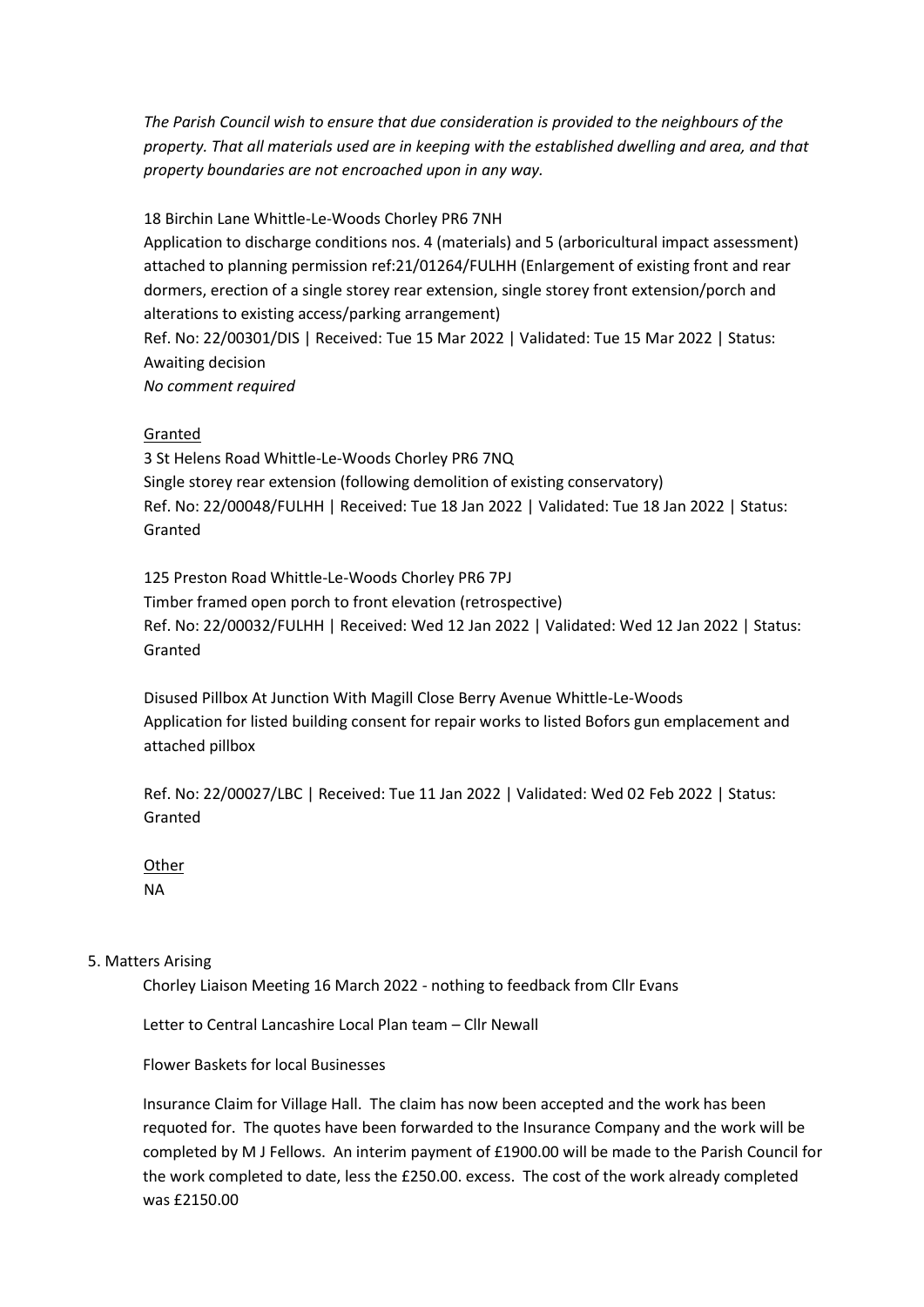Emails from Member of Public regarding the approval of retrospective planning permission for the access gate into the Cross Keys Estate from Carwood Lane.

Slow Down Save Lives resources order form from LCC - 250 x Bin Stickers / 1 x Banner (with guidance on installation) / 2 x Adult High Viz Waistcoats

SpID Guidance and policy received from LCC

#### 6. Clerks Update

Queens Jubilee Some requests for grants have been received

#### Lamp post Baskets

The GN22 inspections have been requested from Altitude Services. The smaller baskets which meet the LCC specifications have been ordered from Plantscape. The maintenance has been requested from CBC; however, this will not be agreed until the licence is granted by LCC for the baskets.

Canal Basin Licence – response sent to CBC requesting clarification on which areas of the Polo are to be included. Specifically, the Barge Planter, the Flower beds and the Community Garden, and specifically excluding maintenance of the play area and the rest of the Polo facility.

Bench on Chorley Old Road– CIL Funded The Clerk has ordered the bench, to be fitted by David Hull

Notice boards on Shaw Brow & Blackburn Road– CIL Funded Permission has been granted for the 2 noticeboards on Shaw Brow / Blackburn Road – Section 144 Licence (received 14/03/22) Notice boards ordered for delivery to Cllr Briscoe to install

Nature Trail – CIL Funded Sign for the dangerous bridge/tunnel has been ordered and will be installed by David Hull.

Whittle Walks

LCC advise that they are responsible for the maintenance of all PROW whether or not it is on private land. The requirement of the land owner is to provide access along the line of the footpath.

**9-22-FP 62** (Factory Lane to the Cricket ground) – CIL Funded Bedrock Landscapes have been asked to complete the works and also extend the footpath by approx. 6 feet onto the Cricket field.

**9-22-FP 47** (Orchard Drive to Moss Lane) – CIL Funded Works completed and invoice received. Confirmation received from LCC that the stile does not need to be replaced and the footpath can be left open.

**9-22-FP 44** (Lady Crosse Drive to Magill Close) – Neighbourhood Area Project The Parish Council would look to upgrade the footpath and ensure better accessibility for all.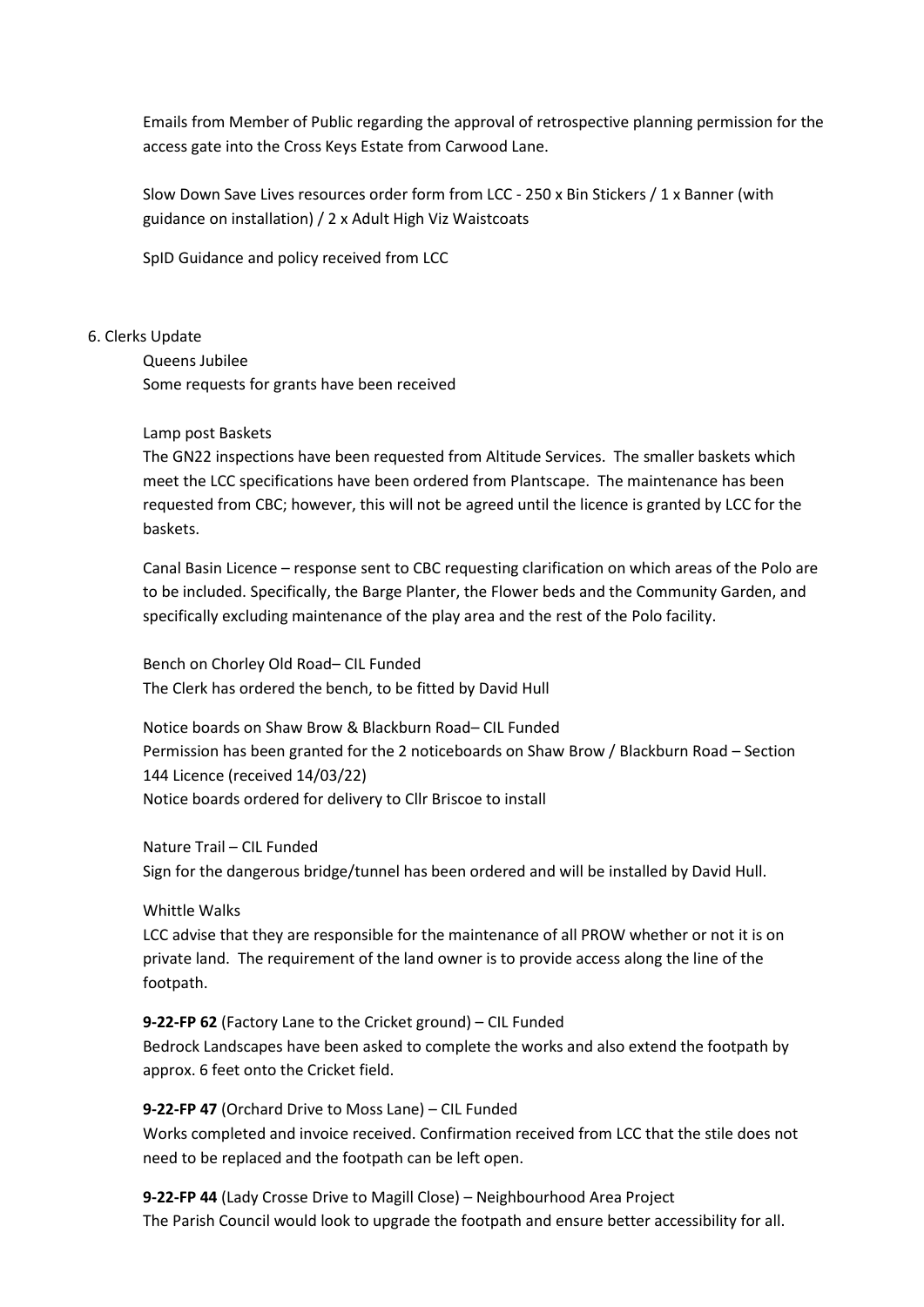The Clerk has entered this footpath as a priority for the Neighbourhood Area meeting (Eastern Parishes / Chorley North.

Chorley Borough Cllr Gordon France has advised that this is being dealt with as a developer issue. The Clerk has requested more information on how the issue is being progressed.

Beech Tree on Town Lane – Cllr Briscoe has requested the assistance of Lancashire County Cllr Kim Snape in resolving the issue

Bench on the A6 (just after the School Brow Bridge) The bench has been installed and an acknowledgement from the family has been published on the website and social media – completed

Red dog waste bin to be moved from Whittle-le-Woods Playing Field to a general waste bin, just outside the gates - completed

Signs for Whittle-le-Woods Playing Field have been drafted stating 'No dogs allowed' and a quote received. The quote is £319.75 (this included the artwork required)

The Clerk has also been in touch with CBC regarding the prohibition order for dogs on the playing field.

# CIL Funded

Defibrillator for the Royal Oak – prices received from NWAS and communication with the Grant requestors started. Suggested purchase of Lockable Cabinet, Physio Control Defib (with pads and batteries) and Rescue pack - £1610.00+vat

Several reports made to CBC and LCC – Zigzag trees being cut down / Obstruction of Public Footpath / Rubbish in tree / dog fouling at Whittle-le-Woods Playing Field / Replacement hedgehog sign for Dolphin Brow

# 7. Accounts

Outgoings for approval this meeting

| Ref            | JV                     | Payee                                                  | <b>Detail</b>                                                              | <b>Total</b> |
|----------------|------------------------|--------------------------------------------------------|----------------------------------------------------------------------------|--------------|
| dd             | 22/23-001              | Easy Websites                                          | Monthly payment                                                            | $-E27.60$    |
| bacs           | 22/23-002              | Employee 1                                             | April Salary                                                               | $-£683.47$   |
| bacs           | 22/23-003              | Employee 2                                             | April Salary                                                               | $-£461.13$   |
| dd             | 22/23-004              | <b>LLC</b> Pension                                     | Pension payment April                                                      | $-£359.19$   |
| bacs           | 22/23-005              | W-L-W Playing Field Trust                              | Grant                                                                      | $-£500.00$   |
| bacs           | 22/23-006              | <b>Bedrock Landscapes</b>                              | Orchard Drive Footpath - Culvert installed                                 | $-E2,940.00$ |
| bacs           | 22/23-007              | <b>HMRC</b>                                            | PAYE Q4                                                                    | $-£1,150.38$ |
| Other Business |                        |                                                        | Payments to be authorised via email to Clerk by 2 Bank Account Signatories |              |
|                | Venue for next meeting |                                                        |                                                                            |              |
| dential Items  |                        |                                                        |                                                                            |              |
|                |                        | Time sheet and annual leave record for Clerk provided. |                                                                            |              |

### 8. Any Other Business

### 9. Confidential Items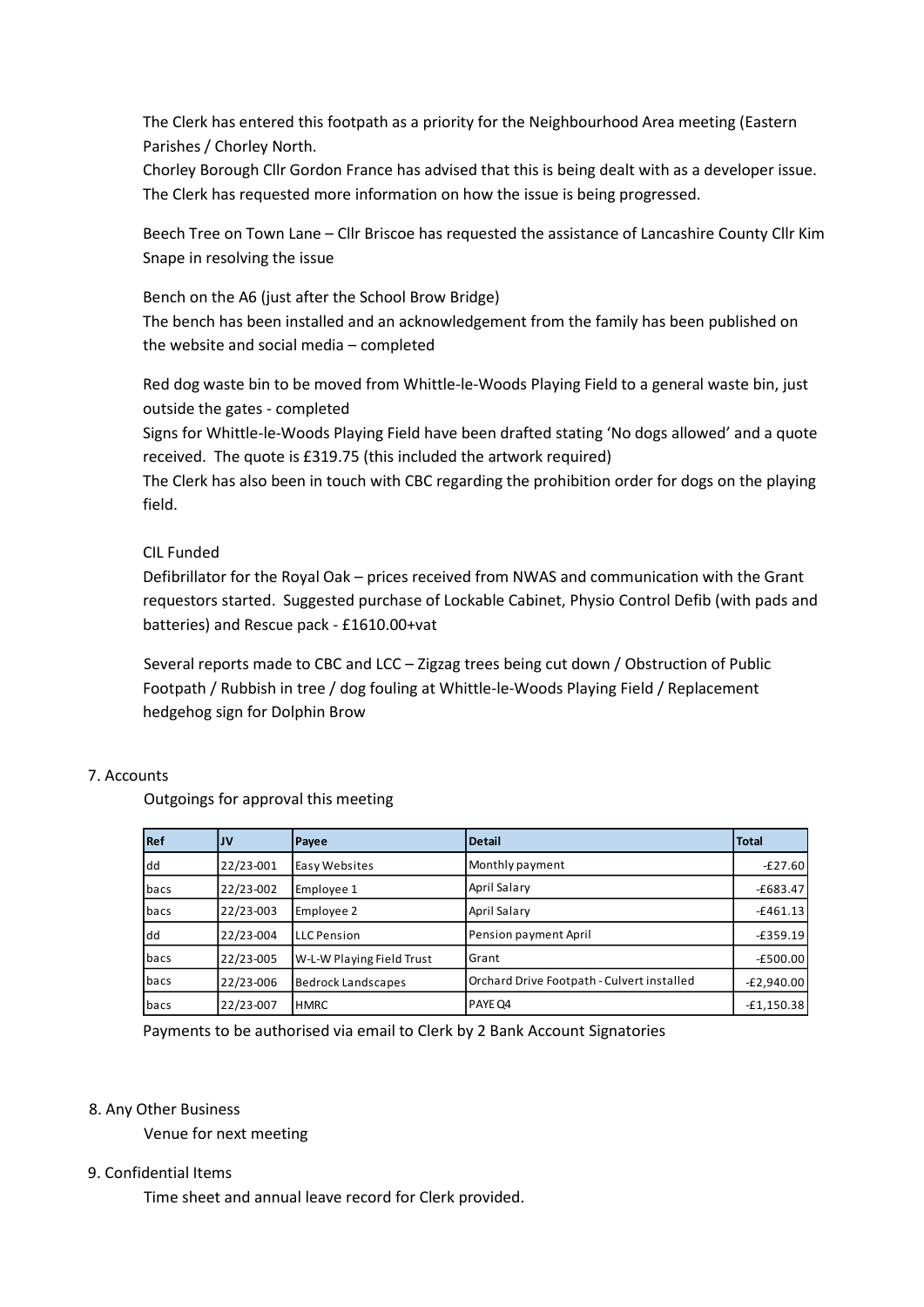# Payments & Receipts

| <b>Whittle-le-Woods Parish Council</b> |            |                |            |                |               |                           |                                            |      |              |
|----------------------------------------|------------|----------------|------------|----------------|---------------|---------------------------|--------------------------------------------|------|--------------|
| <b>Accounts for 2022 / 23</b>          |            |                |            |                |               |                           |                                            |      |              |
|                                        |            |                |            |                |               |                           |                                            |      |              |
|                                        |            | Receipt /      |            |                |               |                           |                                            |      |              |
| <b>Date</b>                            | Minute ref | <b>Payment</b> | <b>Ref</b> | $\overline{R}$ | <b>JV</b>     | Payee                     | <b>Detail</b>                              |      | <b>Total</b> |
| 01/04/2022                             |            | Payment dd     |            | v              | $ 22/23-001 $ | <b>Easy Websites</b>      | Monthly payment                            | -£   | 27.60        |
| 28/04/2022                             |            | Payment   bacs |            | <b>V</b>       | $ 22/23-002 $ | Employee 1                | April Salary                               | -£   | 683.47       |
| 28/04/2022                             |            | Payment bacs   |            |                | Y 22/23-003   | Employee 2                | April Salary                               | -£   | 461.13       |
| 17/04/2022                             |            | Payment dd     |            |                | 22/23-004     | <b>ILLC Pension</b>       | Pension payment April                      | -£   | 359.19       |
| 11/04/2022                             |            | Payment bacs   |            |                | 22/23-005     | W-L-W Playing Field Trust | Grant                                      | -£   | 500.00       |
| 11/04/2022                             |            | Payment  bacs  |            |                | 22/23-006     | Bedrock Landscapes        | Orchard Drive Footpath - Culvert installed | ٠£   | 2,940.00     |
| 11/04/2022                             |            | Payment bacs   |            |                | 22/23-007     | <b>HMRC</b>               | <b>PAYE Q4</b>                             | -£   | 1,150.38     |
| <b>April Totals</b>                    |            |                |            |                |               |                           |                                            | $-E$ | 6,121.77     |